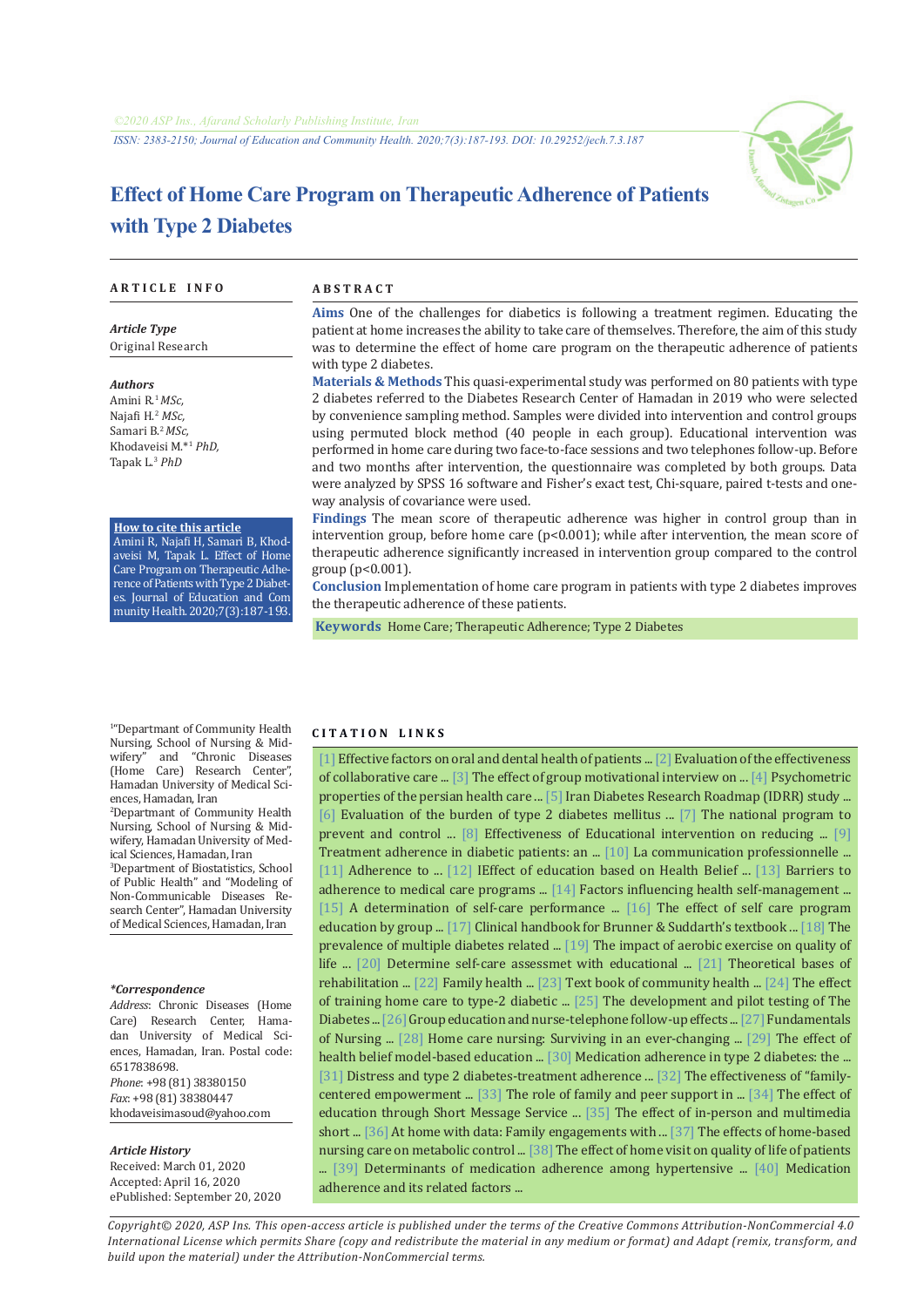۱۸۸ رویا امینی و همکاران ـ

# تاثیر بهکارگیری برنامه مراقبت در منزل بر پیروی درمانی بيماران مبتلا به دیابت نوع دو

## رویا امینی **MSc**

"گروه پرستاری سلامت جامعه، دانشکده پرستاری و مامایی" و "مرکز تحقیقات مراقبت بیماریهای مزمن در منزل"، دانشگاه علوم پزشکی همدان، همدان، ایران

# هاجر نجفی **MSc**

گروه پرستاری سلامت جامعه، دانشکده پرستاری و مامایی، دانشگاه علوم پزشکی همدان، همدان، ایران

### بنفشه ثمر ی **MSc**

گروه پرستاری سلامت جامعه، دانشکده پرستاری و مامایی، دانشگاه علوم پزشکی همدان، همدان، ایران

# **PhD** \* مسعود خداویسی

"گروه پرستاری سلامت جامعه، دانشکده پرستاری و مامایی" و "مرکز تحقیقات مراقبت بیماریهای مزمن در منزل"، دانشگاه علوم پزشکی همدان، همدان، ایران

# لیلی تاپاک **PhD**

"گروه آمار زیستی، دانشکده بهداشت" و "مرکز تحقیقات مدلسازی بیماریهای غیرواگیر"، دانشگاه علوم پزشکی همدان، همدان، ایران

# چکيده

اهداف: یکی از چالشهای بیماران دیابتی پیروی از رژیم درمانی است. آموزش بیمار در منزل موجب افزایش توانایی مراقبت از خود میشود. بنابراین مطالعه حاضر با هدف تعیین تاثیر بهکارگیری برنامه مراقبت در منزل بر پیروی درمانی بيماران مبتلا به دیابت نوع دو انجام شد.

مواد و روشها: اين مطالعه نیمهتجربی روی ۸۰ بیمار دیابتی مراجعهکننده به مرکز تحقیقات دیابت شهر همدان در سال ۱۳۹۸ که با روش نمونهگیری در دسترس انتخاب شدند، انجام شد. نمونهها با روش بلوک جایگشتی به دو گروه مداخله و کنترل تخصیص یافتند (٤٠ نفر در هر گروه). مداخله آموزشی بهصورت مراقبت در منزل طی دو جلسه آموزش حضوری و دو پیگیری تلفنی صورت گرفت. پرسشنامه پیروی درمانی قبل و دو ماه پس از مداخله توسط دو گروه تکمیل شد. دادهها با نرمافزار 16 SPSS و با استفاده از آزمونهای آماری مجذور کای، دقیق فیشر، T زوجی و آنالیز کوواریانس یکطرفه تحلیل شدند.

**یافتهها:** در مرحله قبل از مراقبت در منزل، میانگین نمره پیروی از رژیم درمانی بیماران در گروه کنترل بیشتر از گروه مداخله بود (۰/۰۰۱>p(؛ در حالی که پس از مداخله میانگین نمره پیروی از رژیم درمانی گروه مداخله نسبت به گروه کنترل بیشتر بود (۰/۰۰۱>p(.

**نتیجهگیری:** اجرای برنامه مراقبت در منزل در بیماران دیابتی نوع دو موجب بهبود پیروی درمانی این بیماران میشود. کلیدواژهها: مراقبت در منزل، پیروی درمانی، دیابت نوع دو

> تاريخ دريافت: ۱۳۹۸/۱۲/۱۱ تاريخ پذيرش: ۱۳۹۹/۰۱/۲۸ khodaveisimasoud@yahoo.com iزويسنده مسئول:

## مقدمه

دیابت از جمله شناختهشدهترین بیماریهای مزمن در جهان به شمار میآید<sup>[2 ,1]</sup> که به دو دسته کلی نوع یک و دو تقسیم میشود و دیابت نوع دو با ۴۱۵میلیون نفر جمعیت یکی از

عمدهترین مشکلات رو به رشد حوزه سلامت است<sup>[4 3,</sup> براساس پیشبینیها این تعداد تا سال ۲۰۴۰ به ۶۲۴میلیون نفر در دنیا خواهد رسید<sup>[5]</sup>. ماهیت مزمنبودن این بیماری بار مالی فراوانی را بر فرد، خانواده، جامعه و کشور وارد میکند<sup>[6]</sup>. همچنین سایر عوارض نظیر رتینوپاتی، نوروپاتی محیطی، نفروپاتی، سکته قلبی، مشکلات عروق محیطی، افسردگی و قطع عضو، سبب ایجاد ناتوانی و مرگومیر بالا در این افراد شده و حتی میتواند تا ٨ سال امید به زندگی بیماران را کاهش دهد<sup>[9-7]</sup>.

مروری بر مطالعات در ایران، نشان از عدم پیروی از درمان در بیماران دیابتی دارد که نتایج ناشی از آن منجر به دوبرابرشدن . [11 10,] عوارض این بیماری و افزایش هزینههای درمان شده است همچنین بیشتر از یکسوم علت بستریهای بیمارستان بهدنبال عدم پیروی از رژیم دارویی است<sup>[12]</sup>. در حقیقت پیروی از برنامه درمانی به رعایت و پیگیری رفتار بیمار و خانواده از استفاده درست داروها، برنامه غذایی و تغییرات در سبک زندگی براساس توصیههای ارایهدهندگان مراقبتهای بهداشتی تعریف میشود <sup>13,</sup> 14] .

با توجه به مزمنبودن بیماری، بیماران به رفتارهای خودمراقبتی ویژهای تا پایان عمر نیاز داشته<sup>[15]</sup> و فرد و خانوادهاش سهم بسزایی در مدیریت این بیماری دارند<sup>[16]</sup>. رفتارهای خودمراقبتی شامل پنج بخش تغذیه، ورزش، اندازهگیری قند خون، درمان دارویی و آموزش به بیمار است که آموزش به بیمار از اجزای مهم در کنترل دیابت محسوب میشود<sup>[17]</sup>. نشان داده شده که بهطور معمول افراد دیابتی اطلاعات کافی درباره ماهیت بیماری خود ندارند<sup>[18]</sup>. طبق نظر سازمان بهداشت جهانی، آموزش اساس و بنیان درمان دیابت است<sup>[19]</sup> و پرستاران نقش حیاتی در توانمندسازی بیماران برای مدیریت بهتر دیابت از طریق آموزش، . [20] فراهمنمودن اطلاعات و مشاوره با بیمار دارند

مراقبت در منزل یكی از مداخلاتی است که بر استمرار مراقبتهایی که در مراکز مختلف شروع شده است و باید در منزل ادامه یابد، تاکید دارد<sup>[21]</sup>. مراقبت در منزل عبارت است از آموزش خانواده و اعضای آن در محیط خانه که با هدف کمک به خانواده برای کسب سلامت و رفع نیازهای بهداشتی آنها توسط خودشان انجام میگیرد. به اعتقاد لانکستر، مراقبت در منزل بهترین راه ارایه برنامههای آموزشی برای فرد در خانواده است<sup>[22]</sup>. خانه یک محیط واقعی و عادی برای ارتباط متقابل بین بیمار، اعضای خانواده بیمار و پرستار است و برخی اوقات بازدید بهداشتی از منزل، تنها راه دستیابی به اطلاعات یا ارایه آموزش، کاهش مخاطرات سلامتی، ارتقای سلامت و ارایه خدمات به خانوادهها در منازلشان  $[23]$ <sub> $\cdots$  $\cdots$ </sub>

براساس مطالعه مقدماتی محقق، پیروی درمان بیماران مبتلا به دیابت مناسب نبود؛ لذا بهمنظور ارتقای پیروی از درمان میبایست از راهکارهای دیگری بهره گرفته میشد که با توجه به اهمیت و کاربردیبودن مراقبت در منزل و این که در زمینه تاثیر بهکارگیری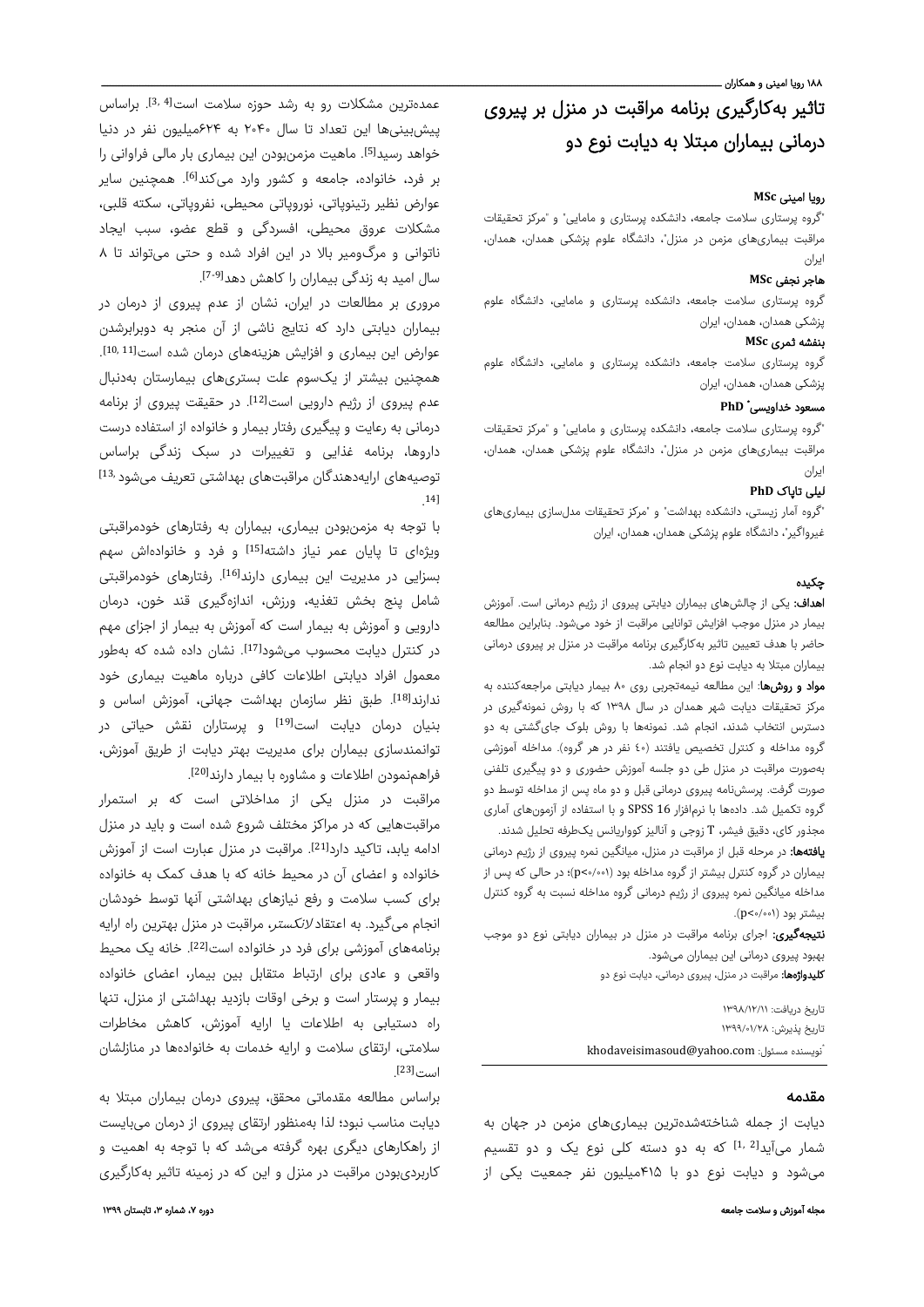این مداخله بر میزان پیروی از رژیم درمانی بیماران مبتلا به دیابت مطالعات محدودی وجود دارد، پژوهش حاضر با هدف تعیین تاثیر اجرای برنامه مراقبت در منزل بر پیروی درمانی بیماران مبتلا به دیابت نوع دو انجام شد.

# مواد و روشها

پژوهش حاضر یک مطالعه نیمهتجربی با طرح پیشآزمون- پسآزمون با گروه کنترل است که در سال ١٣٩٨ در بین بیماران مراجعهکننده به مرکز تحقیقات دیابت شهر همدان انجام شد. شرایط ورود به مطالعه برای بیماران شامل تایید وجود بیماری دیابت نوع دو توسط پزشك، سن ۳۰-۷۰ سال، داشتن حداقل شش ماه سابقه ابتلا به بیماری دیابت نوع دو، نبودن در مرحله شدید و حاد بیماری، عدم ابتلا به بیماریهای روانی شدید مانند افسردگی شدید، اختلالات خوردن، عدم دریافت هر گونه درمان روانشناختی طی یک سال گذشته، عدم لزوم رعایت رژیم غذایی خاص و معیارهای خروج از مطالعه شامل تکمیل ناقص پرسشنامه، استفاده از مواد روانگردان، سوء مصرف مواد در طول دوره مطالعه (مصرف الکل یا مواد مخدر) و فوت بیمار بود. حجم نمونه با استفاده از مطالعه *امیدی* و همکاران<sup>[24]</sup> محاسبه شد. با لحاظکردن سطح اطمینان آزمون %٩٥ و توان آزمون برابر %٨٠ و با درنظرگرفتن نسبت پیروی ١٠٠درصدی در گروه مداخله و پیروی ٨٤درصدی در گروه کنترل و %١٠ ریزش احتمالی نمونهها، حجم نمونه در هر گروه حداقل برابر ٣٧ نفر برآورد شد که بهمنظور افزایش توان آزمونها در هر گروه برابر ٤٠ نفر در نظر گرفته شد. پس از تصویب طرح و کسب مجوز از معاونت محترم پژوهشی و کمیته اخلاق، پژوهشگر به مرکز تحقیقات دیابت شهر همدان مراجعه نمود. در ابتدا ٨٠ نفر از بیماران واجد شرایط ورود به مطالعه با روش نمونهگیری در دسترس انتخاب شدند و سپس با روش بلوک جایگشتی به دو گروه مداخله و کنترل تخصیص یافتند (٤٠ نفر گروه کنترل و ٤٠ نفر گروه مداخله). با تمام نمونههای پژوهش تماس تلفنی حاصل شد و هماهنگیهای لازم برای انجام پژوهش صورت گرفت. قبل از مداخله، فرم رضایت آگاهانه و پرسشنامه اطلاعات دموگرافیک و پرسشنامه پیروی از

رژیم درمانی در محل مرکز تحقیقات برای انجام پیشآزمون به هر دو گروه مداخله و کنترل داده شد. ابزار پژوهش یک پرسشنامه دوقسمتی بود؛ قسمت اول،

پرسشنامه اطلاعات دموگرافیک و مشخصات بیماری و قسمت دوم، پرسشنامه استاندارد پیروی از رژیم درمانی بود. پرسشنامه دموگرافیک شامل مشخصات فردی مانند سن، جنس، وضعیت تاهل، شغل، سطح تحصیلات، شاخص توده بدنی (BMI (و میزان درآمد خانواده و مشخصات مربوط به بیماری مانند درمان فعلی دیابت و سابقه خانوادگی ابتلا به بیماری دیابت بود.

### ـ تاثیر بهکارگیری برنامه مراقبت در منزل بر پیروی درمانی بیماران مبتلا به دیابت نوع دو ۱۸۹

پرسشنامه پیروی از درمان بیماران دیابتی استفادهشده در این مطالعه، ساخته *هرناندز*<sup>251]</sup> در سال ۱۹۹۷ در ایالت ویندسور ایالات متحده بود. این پرسشنامه شامل ١٣ گویه در مورد پیروی از رژیم درمانی بیماران مبتلا به دیابت است. گویهها براساس طیف لیکرت با گزینههای همیشه (کل هفته)، اغلب (٤-٥ روز در هفته)، گاهی (حداقل ٣ روز در هفته)، بهندرت (١-٢ روز در هفته) و هرگز (نه حتی یکبار در هفته) پاسخدهی میشوند. در مجموع این پرسشنامه ٦٥ امتیاز دارد و نمرات این بخش بهصورت نامطلوب (١٤-٢٧)، تا حدی مطلوب (٢٨-٤٠)، مطلوب (-٥٢ ٤١) و بسیار مطلوب (٥٣-٦٥) طبقهبندی شده است. روایی و پایایی این پرسشنامه در ایران توسط *عسگری* و همکاران تایید شده . [26] است

فرمها توسط خود بیمار و با نظارت پژوهشگر تکمیل شد. در مرحله بعدی برای مراجعه به منزل بیماران گروه مداخله، محقق طی تماس تلفنی با آنان، هماهنگیهای لازم را انجام داده و سپس در منزل آنها حضور یافت. برنامه آموزشی مراقبت در منزل برای ارایه مراقبتهای پرستاری با استفاده از کتب، مجلات و استانداردهای معتبر مراقبت پرستاری صورت گرفت<sup>[27, 28]</sup>. برنامه مذکور برای بیماران گروه مداخله براساس محتوای آموزشی که بهصورت کتابچه آموزشی تدوین شده بود، طی بازدید منزل توسط محقق آموزش داده شد. لازم به ذکر است محتوای کتابچه و برنامه آموزشی به تایید اساتید راهنما، استاد مشاور، اعضای محترم هیات علمی مرکز تحقیقات مراقبت بیماریهای مزمن در منزل دانشکده پرستاری و مامایی دانشگاه علوم پزشکی رسیده بود.

محتوای آموزشی شامل توصیف و تعریف بیماری و انواع آن، عوارض زودرس و دیررس دیابت، رعایت رژیم دارویی مانند مصرف منظم داروها طبق توصیه پزشک، مراجعه به پزشک و پیگیری درمان و شیوه درست استفاده از گلوکومتر و چک قند خون و انواع انسولین، طول اثر، محل و نحوه تزریق انسولین، رژیم غذایی براساس شاخص توده بدنی (BMI)، هرم غذایی و سایر ویژگیهای دموگرافیک افراد و چگونگی انجام ورزش و معرفی فعالیتهای مناسب بود. اجرای آموزش براساس محتوای آموزشی هم به روش نظری و هم به روش عملی بهصورت چهره به چهره و نمایش عملی برای بیمار با حضور حداقل یک نفر از اعضای خانواده (ترجیحاً مراقب اصلی) و با کمک تجهیزات آموزشی چون کتابچه آموزشی، پوستر، فیلم آموزشی و ماکت آموزشی طی دو جلسه بازدید از منزل هر جلسه به مدت ۴۰ دقیقه و دو نوبت پیگیری تلفنی هفتهای یک بار صورت گرفت. شایان ذکر است آموزش عملی مواردی همچون چگونگی چک قند خون، در وهله اول ابتدا بهصورت نظری با تاکید بر نکات کلیدی و با اهمیت موضوع آموزش داده شد. سپس بیمار همان عمل را بهصورت شفاهی مرور نموده و بعد روی خود انجام داد. در کل برنامه آموزشی یک ماه به طول انجامید که بهصورت دو جلسه بازدید در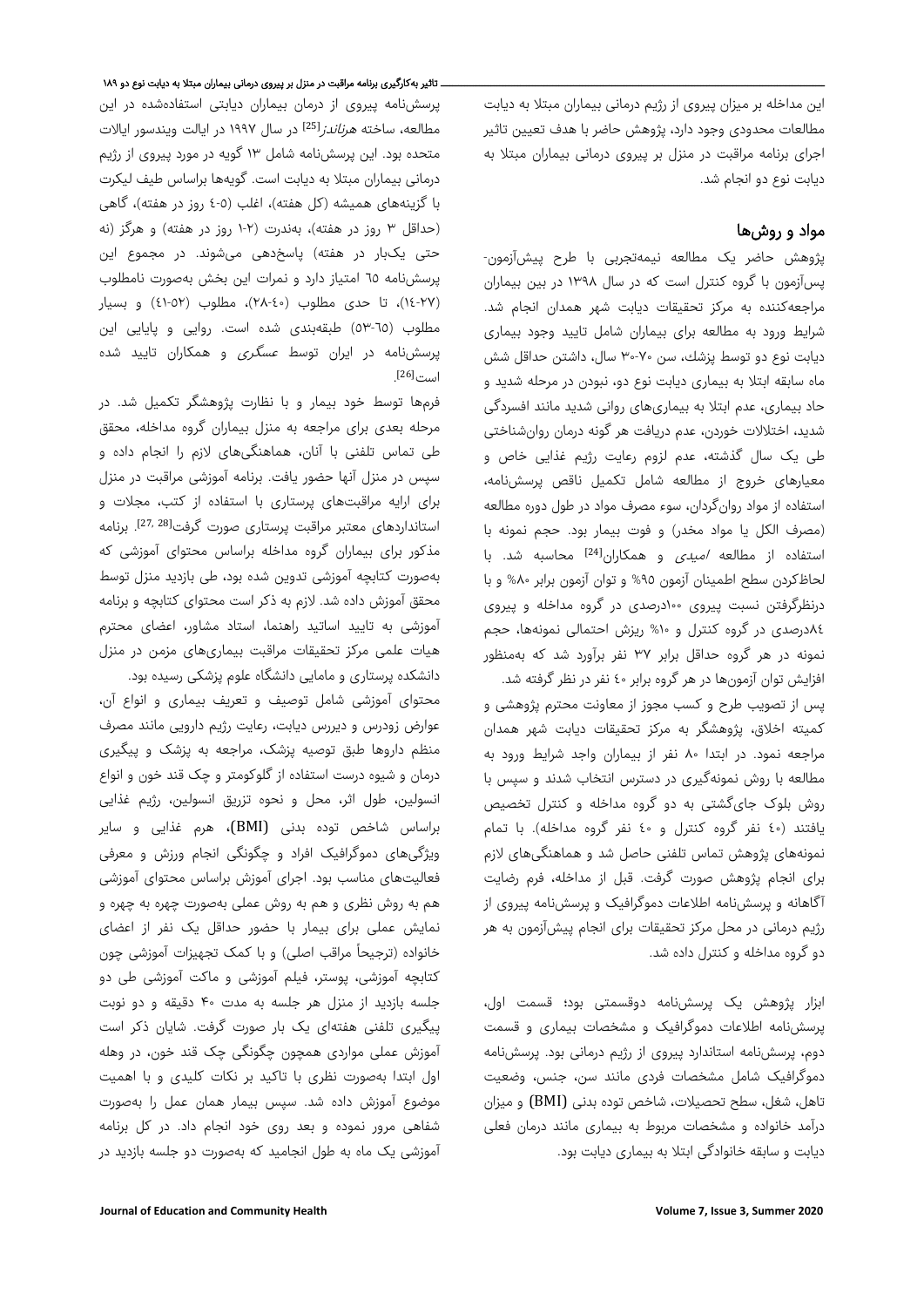#### ۱۹۰ روپا امینی و همکاران ـ

منزل بهصورت هفتگی و دو تماس تلفنی با تناوب هفتهای یک بار بود.

براساس مطالعه برخی منابع، سنجش مجدد پیروی درمانی دو ماه یس از مداخله آموزشی در نظر گرفته شد<sup>[29]</sup>. بدین ترتیب که دو ماه بعد از آخرین تماس تلفنی (تماس دوم) مجدداً پرسشنامهها توسط هر دو گروه در مرکز تحقیقات دیابت تکمیل شده و مورد تجزیه و تحلیل آماری قرار گرفت. پس از انجام نمونهگیری از گروه مداخله، به بیماران گروه كنترل نیز برای رعایت ملاحظات اخلاقی، كتابچه آموزشی تدوینشده اهدا شد.

تجزیه و تحلیل دادهها توسط نرمافزار 16 SPSS صورت گرفت و متغیرهای کمی با استفاده از شاخصهای میانگین و انحرافمعیار و متغیرهای کیفی با استفاده از فراوانی و درصد فراوانی توصیف شدند. دادههای پژوهش از نظر نرمالبودن توسط آزمون کولموگروف- اسمیرنوف بررسی شده و با توجه به نرمالبودن دادهها از آزمونهای استنباطی مانند آزمون آنالیز کوواریانس یکطرفه (بهمنظور حذف اثر متغیر مخدوشگر سن) برای مقایسه میانگین نمرات دو گروه مداخله و کنترل طی دو مرحله قبل و پس از مراقبت در منزل و T زوجی برای مقایسه میانگین نمرات هر گروه با خود طی دو مرحله قبل و پس از برنامه مراقبت در منزل استفاده شد. همچنین برای بررسی همگنی دو گروه از نظر متغیرهای دموگرافیک در ابتدای مطالعه از آزمون دقیق فیشر و آزمون مجذور کای استفاده شد.

# یافتهها

میانگین سنی در گروه مداخله ٥٤/٧٣±٧/٨٠ و در گروه کنترل ۵۸/۷±۹۵/۸۴ سال بود. بیشتر بیماران در گروه مداخله و کنترل، زن، متاهل، خانهدار و دارای تحصیلات زیر دیپلم بودند. بیشتر بیماران در گروه مداخله درآمد متوسط و در گروه کنترل درآمد پایین داشتند. درمان فعلی بیشتر بیماران مورد مطالعه در هر دو گروه داروی خوراکی بود. میانگین توده بدنی در گروه مداخله ۲۷/۳±۶۸/۹۵ و در گروه کنترل ۲۶/۹۳±۴/۱۰ کیلوگرم بر متر مربع بود. بیشتر بیماران در گروه کنترل و نیمی از بیماران در گروه مداخله سابقه خانوادگی دیابت داشتند. واحدهای مورد پژوهش در دو گروه مداخله و کنترل از نظر متغیرهای دموگرافیک بهجز سن (٠/٠١٨=p (با همدیگر همگن بودند و تفاوت معنیداری بین دو گروه مشاهده نشد (جدول ١).

در مرحله قبل از مراقبت در منزل، میانگین نمره پیروی درمانی بیماران در گروه کنترل در ابتدای مطالعه بیشتر از میانگین نمره مذکور در گروه مداخله بود. با تعدیل متغیرهای ناهمگن بین دو گروه، این اختلاف بین دو گروه از نظر آماری معنیدار بود (٠/٠٠١>p(. در حالی که پس از مراقبت در منزل میانگین نمره پیروی درمانی در گروه مداخله نسبت به گروه کنترل بیشتر شد که با تعدیل متغیرهای ناهمگن، دو گروه اختلاف معنیداری از نظر میانگین نمره پیروی درمانی، در مرحله پس از مراقبت در منزل

نشان دادند (٠/٠٠١>p؛ جدول ٢).

جدول ١) مقایسه توزیع فراوانی متغیرهای دموگرافیک در دو گروه مداخله و کنترل، قبل از مداخله آموزشی (هر گروه ٤٠ نفر؛ اعداد داخل پرانتز، درصد هستند)

| سطح معنىدارى                      | گروه مداخله                                 | گروه کنترل                      | متغيرها                       |
|-----------------------------------|---------------------------------------------|---------------------------------|-------------------------------|
|                                   |                                             |                                 | جنسيت                         |
| $P \circ \Lambda \setminus \circ$ | $Y\Lambda(Y\circ/\circ)$                    | $YY (SY/\Delta)$                | زن                            |
|                                   | $W(W_0/\circ)$                              | (۳۲/۵) ١٣                       | مرد                           |
| $0/\Delta\Lambda$                 |                                             |                                 | وضعيت تاهل                    |
|                                   | $\left(\frac{Y}{Q}\right)$                  | $\circ$                         | مجرد                          |
|                                   | ۳۴ (۸۵/۰)                                   | $h(k(\nabla \phi) \circ )$      | متاهل                         |
|                                   | (۱۲/۵) ۵                                    | 5(10/°)                         | بيوه                          |
|                                   |                                             |                                 | وضعيت شغلى                    |
| 0/609                             | $\circ$                                     | $Y(\Delta/\circ)$               | كارمند                        |
|                                   | 5(100)                                      | (۲۲/۵) ۹                        | بازنشسته                      |
|                                   | <b>YY</b> (۶Y/۵)                            | $YF(\xi_0/\sigma)$              | خانەدار                       |
|                                   | $Y(1Y/\Delta)$                              | ۵ (۱۲/۵)                        | شغل آزاد                      |
|                                   |                                             |                                 | سطح تحصيلات                   |
| 0/0FA                             | $\forall \forall (\lambda \forall \lambda)$ | $Y\prime\prime$ (YY/ $\Delta$ ) | زير ديپلم                     |
|                                   | $5(10/-)$                                   | $Y(1Y/\Delta)$                  | ديپلم                         |
|                                   | $\circ$                                     | $Y(\Delta/\circ)$               | فوق ديپلم                     |
|                                   | (۲/۵) ۱                                     | $\circ$                         | تحصيلات عاليه                 |
|                                   |                                             |                                 | درآمد خانواده                 |
| $\circ/\circ \forall \xi$         | (۳۷/۵ )                                     | $M(\Delta Y/\Delta)$            | پايين                         |
|                                   | $1\lambda$ (FQ/ $\circ$ )                   | $1\lambda$ (FQ/ $\circ$ )       | متوسط                         |
|                                   | $V (1Y/\Delta)$                             | $\left(\frac{Y}{0}\right)$      | خوب                           |
|                                   |                                             |                                 | درمان فعلى ديابت              |
| (۶۰/ه                             | (۶۰/۰) ۲۴                                   | $YY(00/\circ)$                  | داروی خوراکی                  |
|                                   | 5(100)                                      | (۲/۵) ۱                         | انسولين درمانى                |
|                                   | (۲۵/۰) ۱۰                                   | $IV (FY/\Delta)$                | هر دو                         |
|                                   |                                             |                                 | سابقه خانوادگی ابتلا به دیابت |
| 0/11Y                             | $Y\circ (\Delta \circ / \circ)$             | $YY (SY/\Delta)$                | بله                           |
|                                   | (۵۰/۰) ۲۰                                   | (۳۲/۵) ۱۳                       | خير                           |

جدول ۲) مقایسه میانگین نمرات پیروی درمانی بين دو گروه مداخله و كنترل قبل و بعد از آموزش

| نتايج آزمون آناليز<br>كوواريانس يكطرفه | گروه مداخله                             | گروہ کنترل                               | دامنه نمره | مراحل مطالعه  |
|----------------------------------------|-----------------------------------------|------------------------------------------|------------|---------------|
| $p<0/001$ : $F=10/\lambda$ 9           | $FY/F_{\pm}$ . $\Delta/Y\Lambda$        | FF/F±04/Y1                               | $50 - 14$  | قبل از مداخله |
| $p < o / o o$ : $F = F F / o V$        | $\Delta Y/Y \pm \gamma \Delta/\Delta Q$ | $FY/F\pm F\Delta/FF$                     | $50 - 11$  | بعد از مداخله |
|                                        | $t = -Y \circ / \circ \Delta$           | ۰∆/\t=-\.                                |            | نتايج آزمون T |
|                                        | p<∘/∘∘\                                 | $p = \circ / \uparrow \uparrow \uparrow$ |            | زوجي          |

# بحث

مطالعه حاضر با هدف تعیین تاثیر اجرای برنامه مراقبت در منزل بر پیروی درمانی بیماران مبتلا به دیابت نوع دو مراجعهکننده به مرکز تحقیقات دیابت شهر همدان انجام گرفت. در مطالعات مختلفی به اهمیت انجام مداخله بهمنظور افزایش پیروی از رژیم درمانی در بیماران دیابتی پرداخته شده است. در مطالعه تیو و همکاران که با هدف بررسی وضعیت تمکین درمانی در افراد مبتلا به دیابت نوع دو انجام گرفت، نتایج نشان داد که پیروی از رژیم درمانی در این بیماران ضعیف است و این متغیر با عوامل دیگری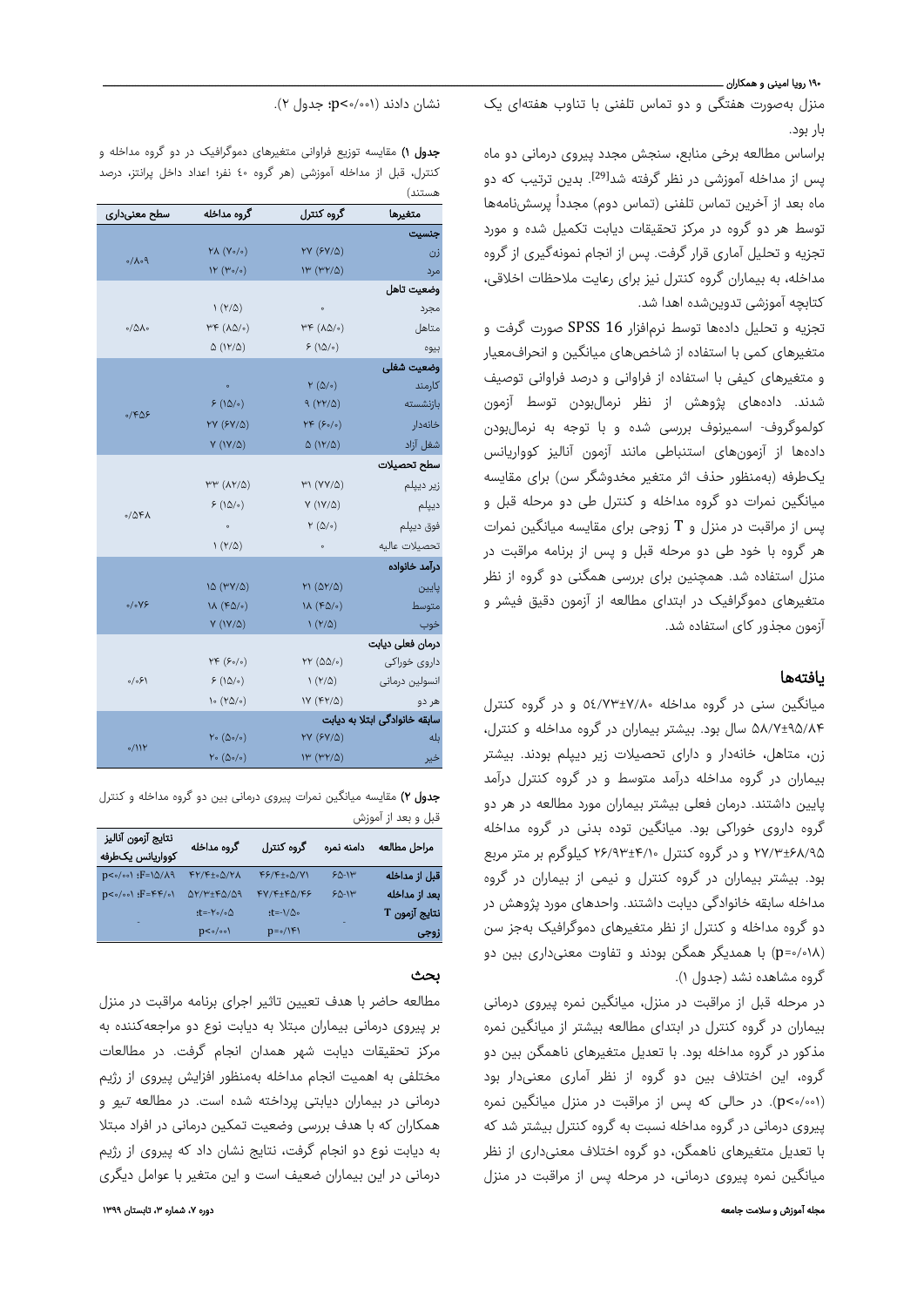نظیر پیگیری تیم درمان در منزل در ارتباط است که لزوم مداخله در این زمینه را میطلبد<sup>[30]</sup>. در پژوهش حاضر یافتهها حاکی از این است که گروه مداخله پس از مراقبت در منزل، پیروی از درمان بالاتری نسبت به گروه کنترل داشتند. *گونزالز* و همکاران در نتایج مطالعه خود بیان کردند که میزان پایبندی و پیروی از رژیم درمانی در بیماران مبتلا به دیابت تیپ دو پایین بوده و بین پیروی درمانی و هموگلبین گلیکولیزه (C1HbA (در بیماران ارتباط وجود دارد؛ بدین معنی که هر چه پیروی پایینتر باشد، مقدار شاخص مذکور افزایش مییابد<sup>[31]</sup>. بنابراین اتخاذ روشهای مناسب برای افزایش پایبندی بیماران به رژیم درمانی و بهدنبال آن بهبود کنترل وضعیت قند خون این بیماران ضروری است.

در زمینه مراقبت در منزل در جستوجوهای صورتگرفته توسط پژوهشگر مطالعات اندکی یافت شد، لیکن از نتایج سایر مطالعات مداخلهای استفاده شد. همسو با نتایج مطالعه حاضر، مطالعه *رضایی اصل* و همکاران بود که با هدف بررسی تاثیر الگوی توانمندسازی خانوادهمحور بر پیروی از رژیم درمانی در بیماران دیابتی نوع دو انجام گرفت. براساس نتایج این مطالعه میزان پیروی بیماران مبتلا به دیابت در گروه مراقبت خانوادهمحور قبل و بعد از مداخله تفاوت معنیدار آماری نشان داد و افزایش یافت. این گونه برداشت میشود که پیروی از رژیم درمانی میتواند تحت تاثیر مداخلات مختلف افزایش یابد<sup>[32]</sup>. به نظر می<sub>ا</sub>سد علت افزایش در پیروی درمانی نمونههای پژوهش در هر دو مطالعه، تا حدود زیادی مرتبط با مشارکت و پیگیری خانواده در کنار بیماران باشد. کما این که در مطالعه *ویلیامز* و همکاران نیز به نقش حمایت اجتماعی از جمله حمایت خانواده در جهت شکلدهی به رفتارهای بیماران دیابتی اشاره شده است. از نقطهنظر محققان مطالعه مذکور، خانواده میتواند برای بیمار حمایت عاطفی، حمایت آموزشی، حمایت مصاحبت و همنشینی را فراهم آورده و بدین ترتیب به بیمار در جهت اتخاذ رفتارهای پیشگیری از بیماری کمک نماید<sup>[33]</sup>.

نتایج مطالعه حاضر با مطالعه *آدیکوسوما* و *کیام* همسو بود. در پژوهش مذکور که با هدف تعیین تاثیر آموزش از طریق پیام کوتاه بر پایبندی بیماران دیابتی انجام گرفت، نتایج نشاندهنده تاثیر مثبت پیگیری از طریق پیام کوتاه بر پایبندی بیماران مبتلا به دیابت در گروه مداخله بود<sup>[34]</sup>. در مطالعه فوق از روش آموزش مجازی پیگیر، برای انتقال آموزشها و اطلاعات به بیماران مبتلا به دیابت در گروه مداخله استفاده شده است؛ در حالی که در مطالعه حاضر برای ارایه اطلاعات به بیمار از آموزش حضوری و مراقبت در منزل استفاده شد. نقطه مشترک هر دو مطالعه این بود که ارایه اطلاعات به بیمار میتواند در افزایش میزان پایبندی و پیروی از درمان بیماران تاثیر داشته باشد؛ هر چند که بهواسطه تفاوت در جامعه پژوهش و ابزار گردآوری دادهها نمیتوان بیان نمود که کدام روش میتواند موثرتر واقع شود.

#### . تاثیر بهکارگیری برنامه مراقبت در منزل بر پیروی درمانی بیماران مبتلا به دیابت نوع دو ۱۹۱

در تضاد با پژوهش انجامشده، مطالعه *علیقلیپور* و همکاران است که به مقایسه تاثیر دو نوع آموزش حضوری و پیام کوتاه چندرسانهای بر مقادیر هموگلوبین گلیکوزیله و قند خون ناشتای بیماران دیابتی تحت درمان با انسولین پرداخت. یافتهها نشان داد پس از آموزش، هر دو گروه از نظر میانگین مقدار هموگلوبین گلیکوزیله و قند خون ناشتا مشابه یکدیگر هستند<sup>[35]</sup>. با توجه به دردسترسبودن گوشی موبایل که امروزه مورد استفاده بسیاری از بیماران و خانوادههای آنهاست میتوان برای بهبود کیفیت و تسهیل در فرآیند یادگیری از آموزش مبتنی بر پیام کوتاه استفاده کرد. ولی باید توجه داشت که تعامل بین پرستار و بیمار اساسیترین رکن عملکرد پرستاری است که نباید جایگزین آموزشهای چهره به چهره و حضوری پرستار به بیمار شود و برنامه مراقبت در منزل یکی از جامعترین شیوههای آموزش چهره به چهره است و میبایست از این ابزار بهعنوان یک روش مکمل استفاده شود. در عین حال باید در نظر داشت که بسیاری از آموزشهای عملی را نمیتوان از طریق رسانهها از راه دور منتقل نمود؛ در حالی که برنامه مراقبت در منزل، امکان بیشتری را برای انتقال مهارتهای عملی فراهم آورده و در این میان خانواده نیز میتواند شرایط و امکانات لازم را برای به اجرا درآوردن مهارتهای مورد نیاز از قبیل نظارت بر تکنیک صحیح تزریق انسولین فراهم . [36] آورد

یافتههای مطالعه در خصوص گروه کنترل نشان داد که در ابتدای مطالعه، میانگین نمره پیروی درمان بیماران در این گروه بیشتر از میانگین نمره مذکور در گروه مداخله بود. به نظر میرسد عوامل مداخلهگری همچون اطلاعات قبلی بیماران، وجود رسانههای جمعی، اطلاعرسانی و فاکتورهایی همچون انگیزههای شخصی و داشتن اطلاعات مربوط به بیماری، سبب افزایش میانگین نمره پیروی گروه کنترل نسبت به گروه مداخله در ابتدای مطالعه شده است؛ ولی نکته حائز اهمیت این موضوع است که با وجود اختلاف معنیدار بین دو گروه در ابتدای مطالعه و بالاتربودن میانگین نمره پیروی در گروه کنترل، مراقبت در منزل توانست میانگین نمره گروه مداخله را به نحو چشمگیری افزایش دهد و موجب افزایش پیروی از رژیم درمانی در بیماران گروه مداخله پس از مراقبت در منزل نسبت به گروه کنترل شود.

همچنین نتایج نشان داد که میانگین نمره پیروی در گروه کنترل، در انتهای مطالعه نسبت به ابتدای مطالعه تفاوت معنیداری نداشته و افزایش بسیار جزئی داشته است. نتایج مطالعه در این قسمت، با نتایج مطالعه *خداویسی* و همکاران<sup>[37]</sup> و *دهی* و همکاران<sup>[38]</sup> همسو بود. همچنین در مطالعهای دیگر که آدیکوسوما و کیام انجام دادند در بیماران گروه کنترل که مداخلات روتین را انجام داده بودند، پایبندی به رژیم درمانی قبل . [34] و بعد از مداخله تفاوت معنیداری نداشت

امکان دسترسی و تعامل مستقیم با تیم درمان برای مشاوره،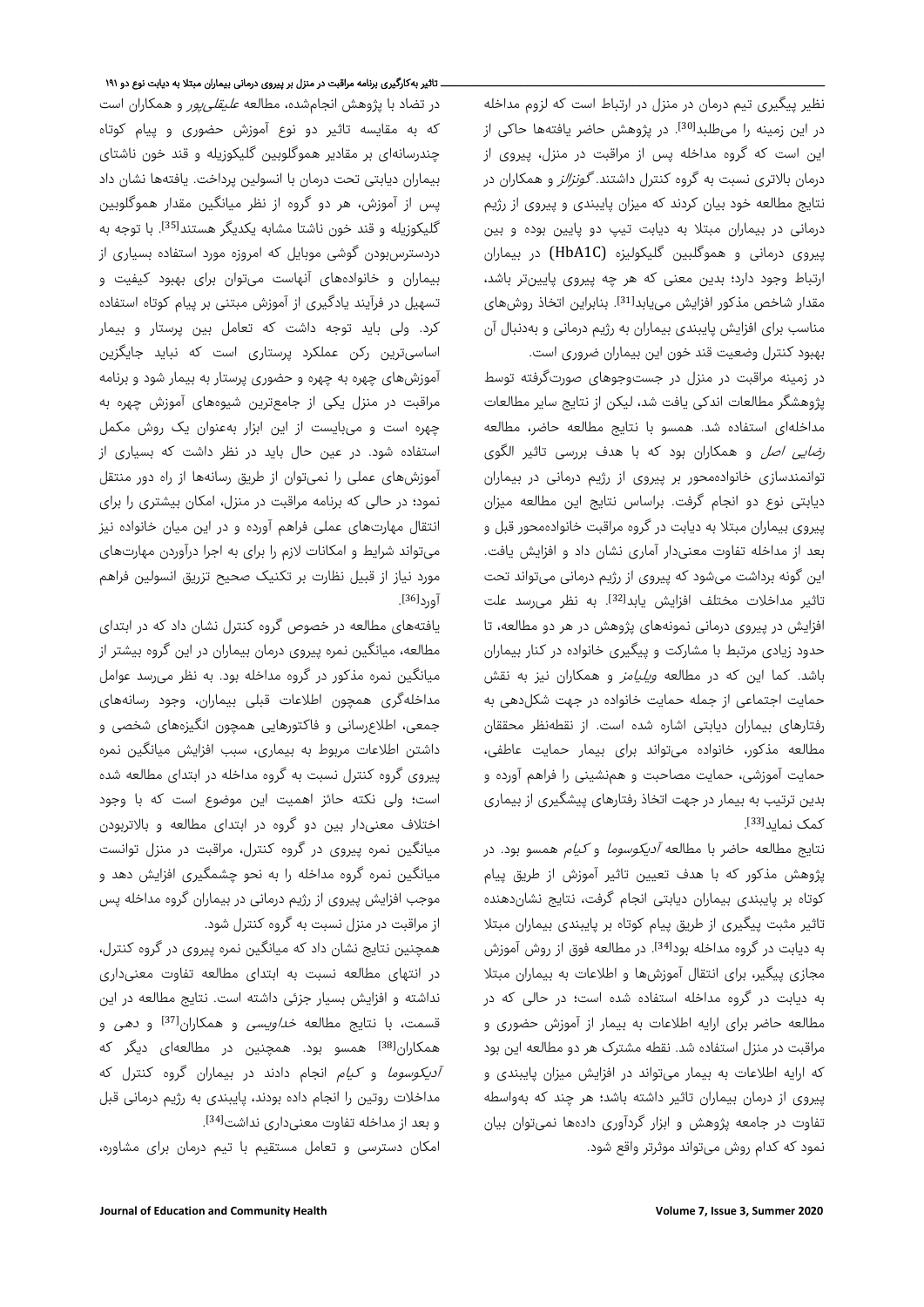### ۱۹۲ روپا امینی و همکاران ـــ

مدیریت و پیگیری برنامه درمانی، ایجاد بستر مناسب بهمنظور جلب مشارکت بیماران در طرح مراقبتی خود، ارایه اطلاعات واضح و استانداردسازیشده بهصورت قابل فهم و کاربردی، کمک به برآوردهشدن انتظارات درمانی بیماران از تیم درمان، صرفهجویی در زمان بیماران، کمک به هماهنگی اعضای خانواده در حمایت از فرد دیابتی، کمک به بیمار در کنترل استرسهای بیمورد و آشنانمودن بیماران با مراکز حامی بیماران دیابتی، دادن کتابچه آموزشی به آنان، پیگیری تلفنی و دادن گلوکومتر رایگان به تعدادی از بیماران با وضعیت اقتصادی پایین، از عوامل قادرکننده در این مطالعه بود.

یکی از محدودیتهای مطالعه حاضر مربوط به امکان کسب اطلاعات بهصورت غیررسمی از طریق رسانهها توسط نمونههای مورد پژوهش بود، که با انتخاب دو گروه مداخله و کنترل این محدودیت مرتفع شد. همچنین از آنجا که پرسشنامهها توسط دو گروه مداخله و کنترل بهصورت خوداظهاری تکمیل میشد، امکان ارایه پاسخ غیرواقعی وجود داشت که به نمونههای پژوهش در خصوص اهمیت تکمیل صادقانه پرسشنامهها توضیحات لازم داده شد و پیشنهاد میشود که مطالعات آتی با شیوه مشاهده مستقیم و مصاحبه انجام شود.

از محدودیتهای دیگر پژوهش این بود که هر چند در مطالعه حاضر اجرای برنامه مراقبت در منزل توانست بر پیروی درمانی بیماران مبتلا به دیابت نوع دو اثرگذار باشد، اما در کنار آن باید به عوامل زمینهای نیز توجه نمود که خارج از کنترل محقق بود. عواملی نظیر نظام مراقبت بهداشتی، حمایت اجتماعی، باورها و ارزشهای فردی بیماران که ریشه در فرهنگ حاکم بر جامعه ایرانی دارد و عوامل فردی، اقتصادی و اجتماعی که از جمله عواملی هستند که میتوانند روی پیروی یا عدم پیروی درمان بیماران تاثیرگذار باشند<sup>[40 39,</sup> در این رابطه تجربیات محقق نیز نشان داد که برخی اوقات هزینه بالای دارو و ابزارهای سنجش قند خون از جمله گلوکومتر، مانعی برای ارزیابی قند خون و گاه تهیه دارو بوده است و برخی بیماران برای پیشگیری از فشار مالی به خانواده، از خرید ملزومات <sup>و</sup> دارو امتناع مینمودهاند.

# نتیجهگیری

اجرای برنامه مراقبت در منزل میتواند پیروی از درمان بیماران دیابتی که به مرکز تحقیقات دیابت مراجعه مینمایند و پیروی درمانی آنها مناسب نیست را افزایش دهد.

<mark>تشکر و قدردانی:</mark> بدین وسیله از مساعدت معاونت محترم تحقیقات و فناوری دانشگاه علوم پزشکی همدان، همکاری کارشناسان محترم مرکز دیابت همدان و تمام خانوادههایی که در اجرای این طرح ما را یاری نمودند، تشکر و قدردانی مینماییم.

**تاییدیه اخلاقی:** این پژوهش دارای تاییدیه اخلاقی با کد .1397.769REC.UMSHA.IR از دانشگاه علوم پزشکی همدان است. <mark>تعارض منافع:</mark> تعارض منافعی وجود ندارد.

**سهم نویسندگان:** رویا امینی (نویسنده اول)، روششناس/پژوهشگر اصلی (%٢٥)؛ هاجر نجفی (نویسنده دوم)، نگارنده بحث/پژوهشگر اصلی (%٢٥)؛ بنفشه ثمری (نویسنده سوم)، نگارنده مقدمه/پژوهشگر کمکی (%١٥)؛ مسعود خداویسی (نویسنده چهارم)، روششناس/پژوهشگر اصلی (%٢٥)؛ لیلی تاپاک (نویسنده پنجم)، تحلیلگر آماری/پژوهشگر کمکی  $(%$ ۱۰)

منابع مالی: این طرح منتج از پایاننامه دوره کارشناسی ارشد مصوب دانشگاه علوم پزشکی همدان با کد اخلاق .1397.769REC.UMSHA.IR و کد IRCT با مشخصه 263N20120215009014IRCT است که تحت حمایت مالی این سازمان انجام گرفته است.

# منابع

1- Malekmahmoodi M, Shamsi M, Roozbahani N, Moradzadeh R. Effective factors on oral and dental health of patients with diabetes mellitus type 2 based on the health belief model. J Educ Community Health. 2019;6(1):49-54. [Persian]

2- Tabarsi B, Ghiyasvandian S, Moslemi Meheni S, Mohammadzadeh Zarankesh S. Evaluation of the effectiveness of collaborative care model on the quality of life and metabolic indexes in patients with type 2 diabetes. J Educ Community Health. 2018;5(1):4-12. [Persian]

3- Moraveji M, Hatami M, Ahadi M, Seyrafi M, Chiti H. The effect of group motivational interview on therapeutic satisfaction and therapeutic adherence of patients with type 1 diabetes. J Health Promot Manag. 2019;8(6):39- 47. [Persian]

4- Matin H, Nadrian H, Jahangiri L, Sarbakhsh P, Shaghaghi A. psychometric properties of the persian health care climate questionnaire (HCCQ-P): assessment of type 2 diabetes care supportiveness in Iran. Patient Prefer Adherence. 2019;13:783-93.

5- Nasli-Esfahani E, Farzadfar F, Kouhnavard M, Ghodssi-Ghassemabadi R, Khajavi A, Peimani M, et al. Iran Diabetes Research Roadmap (IDRR) study: a preliminary study on diabetes research in the world and Iran. J Diabetes Metab Disord. 2017;16:9.

6- Bharati DR, Pal R, Rekha R, Yamuna TV. Evaluation of the burden of type 2 diabetes mellitus in population of Puducherry, South India. Diabetes Metab Syndr Clin Res Rev. 2011;5(1): 12-6.

7- Alavinia SM, Ghotbi M, Mahdavi Hezaveh A, Kermanchi J, Nasli-Esfahani E, Yarahmadi S. The national program to prevent and control type 2 diabetes, implemented in urban areas 2012. Tehran: Sepidbarg; 2012. [Persian]

8- Khani Jeyhooni A, Bararti M, Kouhpayeh SA, Kashfi SM, Khiyali Z. Effectiveness of Educational intervention on reducing self-medication behaviors of patients with diabetes type 2: application of BASNEF model. J Educ Community Health. 2019;6(4):257-64. [Persian]

9- Hashemi SM, Bouya S. Treatment adherence in diabetic patients: an important but forgotten issue. J Diabetes Nurs. 2018;6(1):341-51. [Persian]

10- Richard C, Lussier MT. La communication professionnelle en santé. 2<sup>nd</sup> Edition. Montréal: Éditions du Renouveau Pédagogique; 2016. [French]

11- Osterberg L, Blaschke T. Adherence to medication. N Engl J Med. 2005;353(5):487-97.